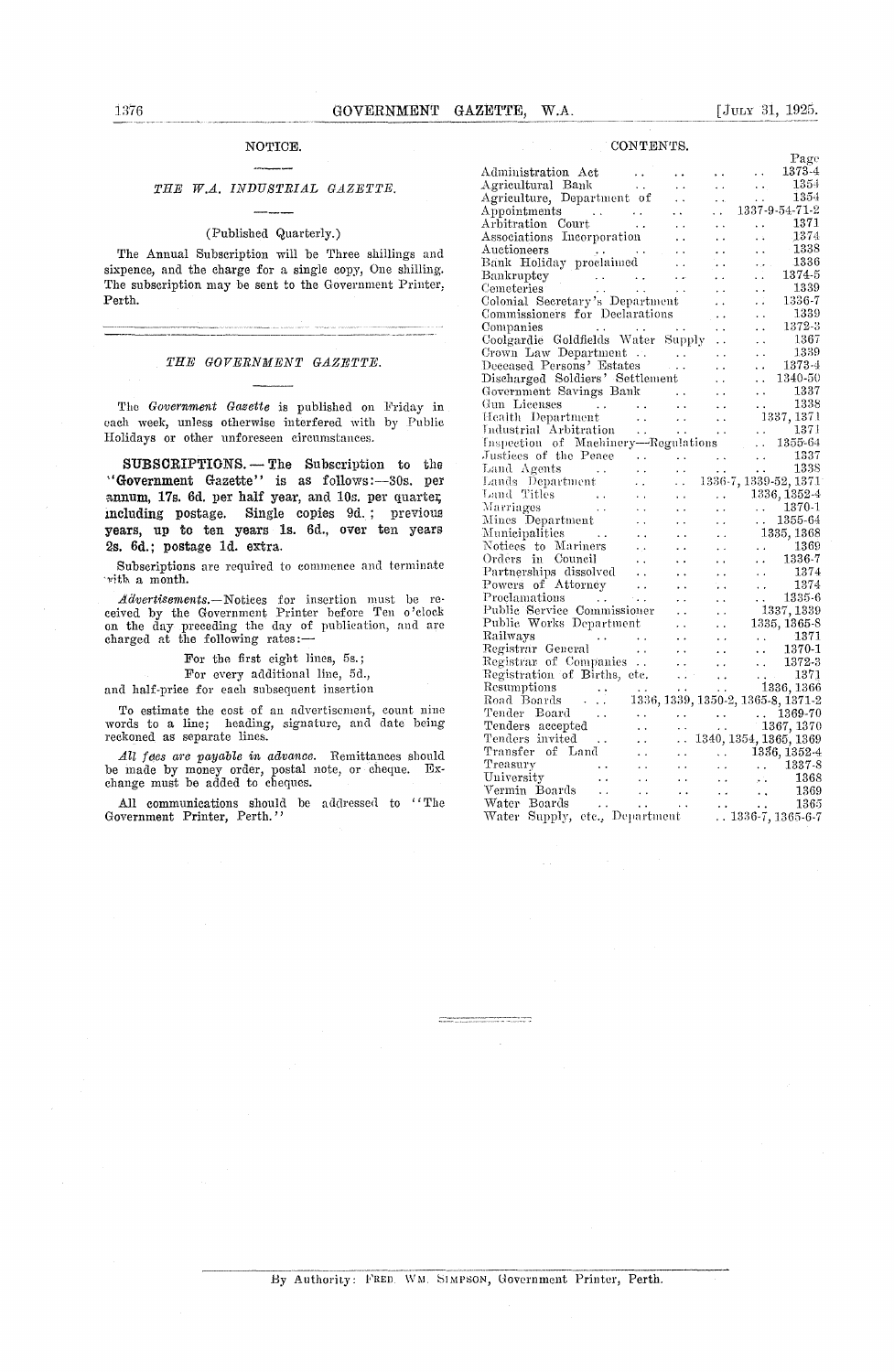

# Government Gazette

## PERTH, FRIDAY, 31 JULY 1925 No. 33

© STATE OF WESTERN AUSTRALIA

### **CONTENTS**

Administration Act Agricultural Bank Agriculture, Department of Appointments Arbitration Court Associations Incorporation Auctioneers Bank Holiday proclaimed Bankruptcy Cemeteries Colonial Secretary's Department Commissioners for Declarations Companies Coolgardie Goldfields Water Supply Crown Law Department Deceased Persons' Estates Discharged Soldiers' Settlement Government Savings Bank Gun Licenses Health Department Industrial Arbitration Inspection of Machinery—Regulations Justices of the Peace Land Agents Lands Department Land Titles Marriages Mines Department Municipalities Notices to Mariners Orders in Council Partnerships dissolved Powers of Attorney Proclamations Public Service Commissioner Public Works Department Railways Registrar General Registrar of Companies Registration of Births, etc. Resumptions